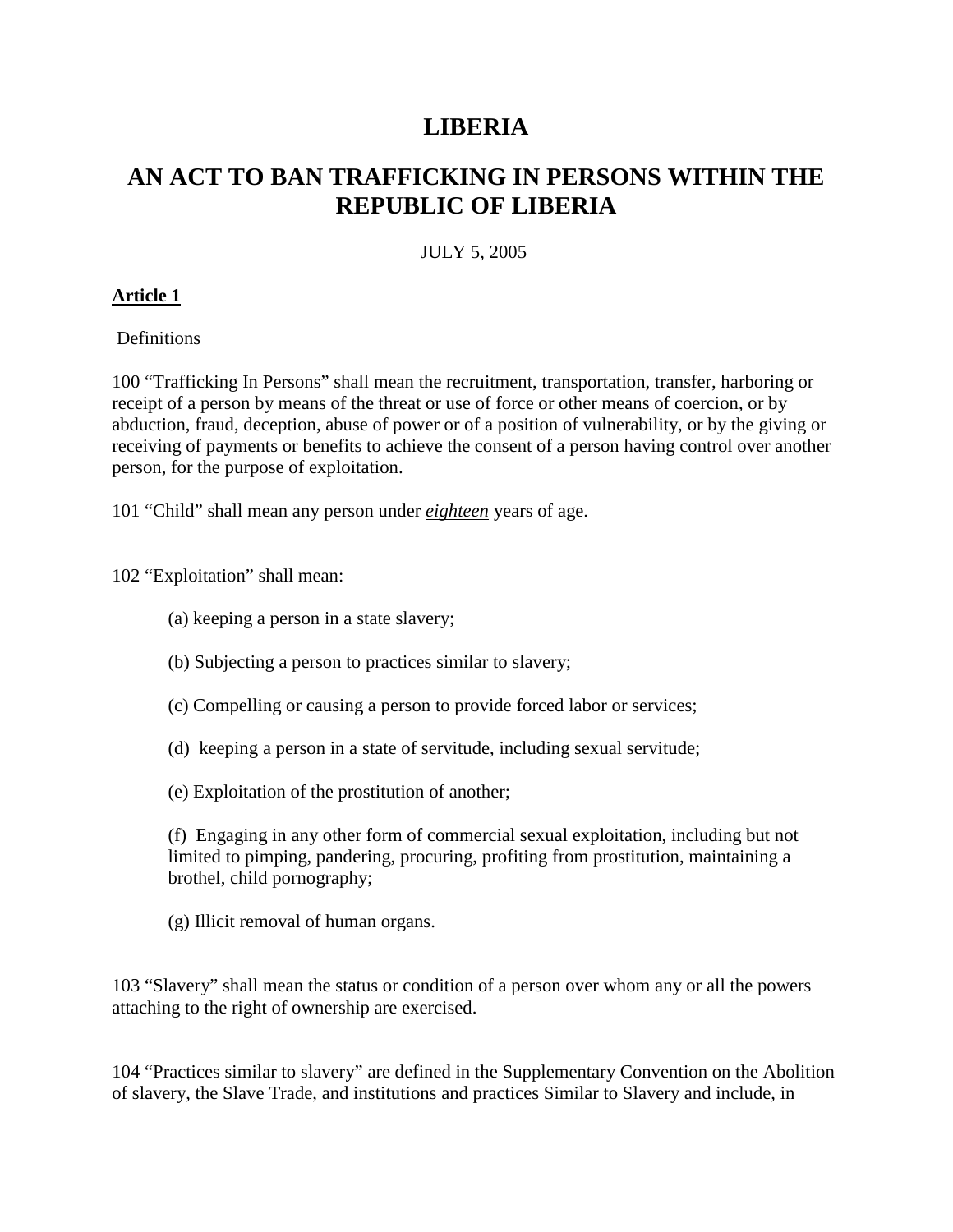general, debt bondage, serfdom, forced or servile marriages and delivery of children for exploitation.

105 "Forced labor" shall mean labor or services obtained or maintained through force, threat of force, or other means of coercion or physical restraint.

106 "Servitude" shall mean a condition of dependency in which the labor or services of a person are provided or obtained by threats or serious harm to that person or another person, or through any scheme, plan, or pattern intended to cause the person to believe hat, if the person did not perform such labor or services, that person or another person would suffer serious harm.

107 "Illicit removal of organs" refers to the unlawful conduct, and not to legitimate medical procedures for which proper consent has been obtained.

108 "Abuse of a position of vulnerability" shall mean such abuse that the person believes he or she has no reasonable alternative but to submit to the labor or service demanded of the person, and includes but is not limited to taking advantage of the vulnerabilities resulting from the person having entered the country illegally or without proper documentation, pregnancy, any physical or mental disease or disability of the person, including addiction to the use of any substance, or reduced capacity to form judgments by virtue of being a child.

109 "Coercion" shall include violent as well as some forms of non-violent or psychological coercion, including:

(a) Threats of serious harm to or physical restraint against any person;

- (b) Any scheme, plan, or pattern intended to cause a person o believe that failure to perform an act would result in serious harm to or physical restraint against any persons;
- (c) Or the abuse or threatened abuse of the legal process.

110 Debt bondage shall mean the status or condition of a debtor arising from a pledge by the debtor of his or her personal service or those of a person under his or her control as a security for debt, if the value of those services as reasonably assessed is not applied toward the liquidation of the debt or the length and nature of those services are not respectively limited and defined.

111 Terms not defined in this Article shall be interpreted consistent with their use elsewhere in the laws of Liberia.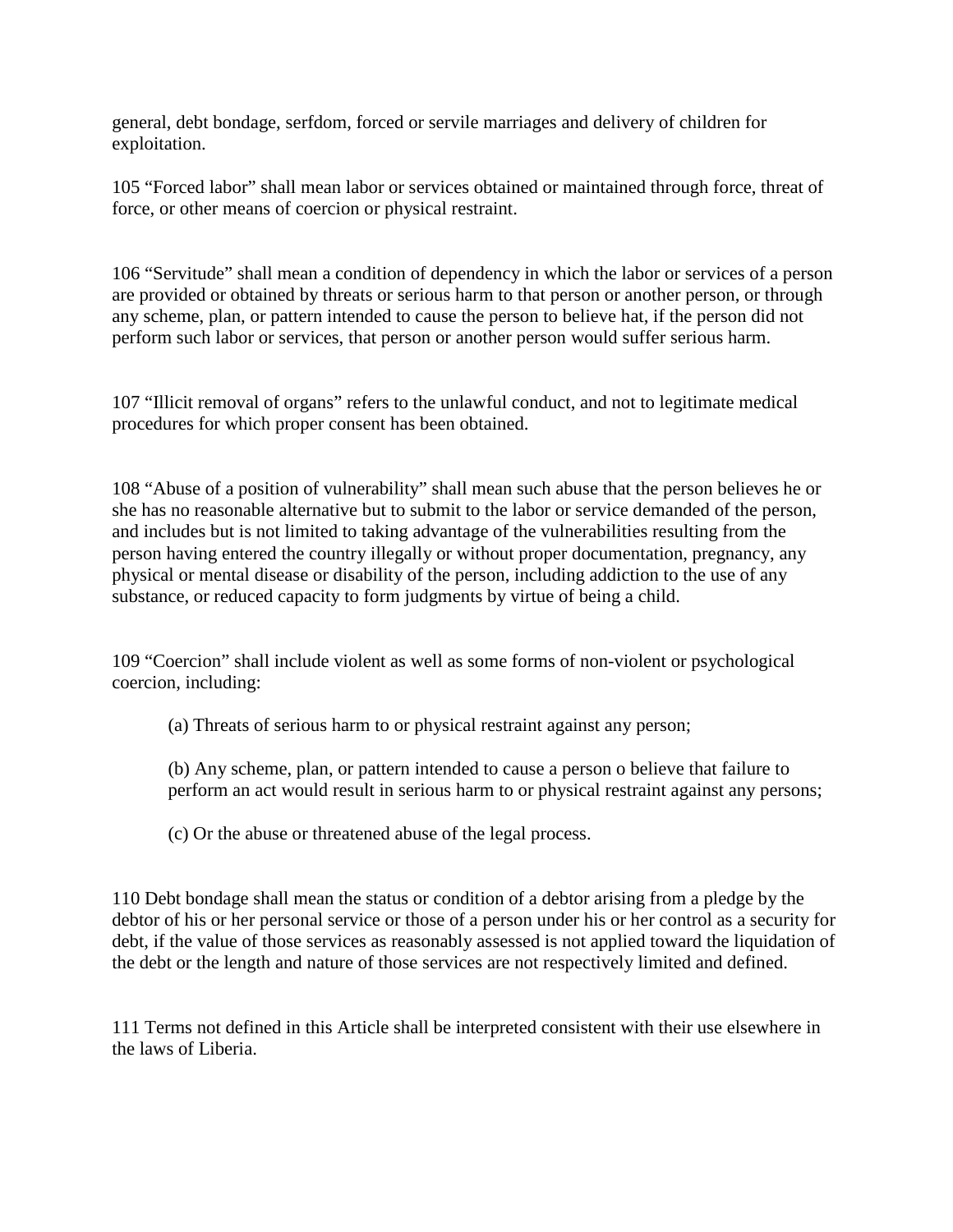## **SECTION 2: TRAFFICKING IN PERSONS**

That form and immediately after the passage of this ACT, recruitment, transportation, transfer, harboring or receipt of a person by means of the threat or use of force or other means of coercion or by abduction, fraud, deception, abuse of power or of a position of vulnerability, or by giving or receiving of payments or benefits to achieve the consent of a person having control over another person for the purpose of exploitation shall be a criminal offense within the Republic of Liberia.

## **SECTION 3: RESTITUTION**

Where a defendant is convinced of trafficking in persons under section 5, the court shall order the defendant to pay restitution to the victim for:

- a)Costs of medical and psychological treatment;
- b)Costs of physical and occupation therapy and rehabilitation;
- c) Costs of necessary transportation, temporary housing;
- d) Lost income;
- e) Attorney's fees and other costs such as victim advocate fees;
- f) Compensation for emotional distress, pain, and suffering;
- g) Any other loss suffered by the victim.

#### **SECTION 4: PAYMENT OR RESTITUTION**

Restitution shall be paid to the victim promptly upon the conviction of the defendant, with the proceeds from the property forfeited under Section 5b. The return of the victim from. his/her home country or other absence of the victim from the jurisdiction shall not prejudice the victim's right to receive restitution.

#### **SECTION 5: CRIMINAL OFFENSE**

Whoever engages in or conspires to engage in, or attempts to engage in, or assists another person to engage in or organizes or directs other persons to engage in "Trafficking in persons" shall be sentenced as defined in Section 7.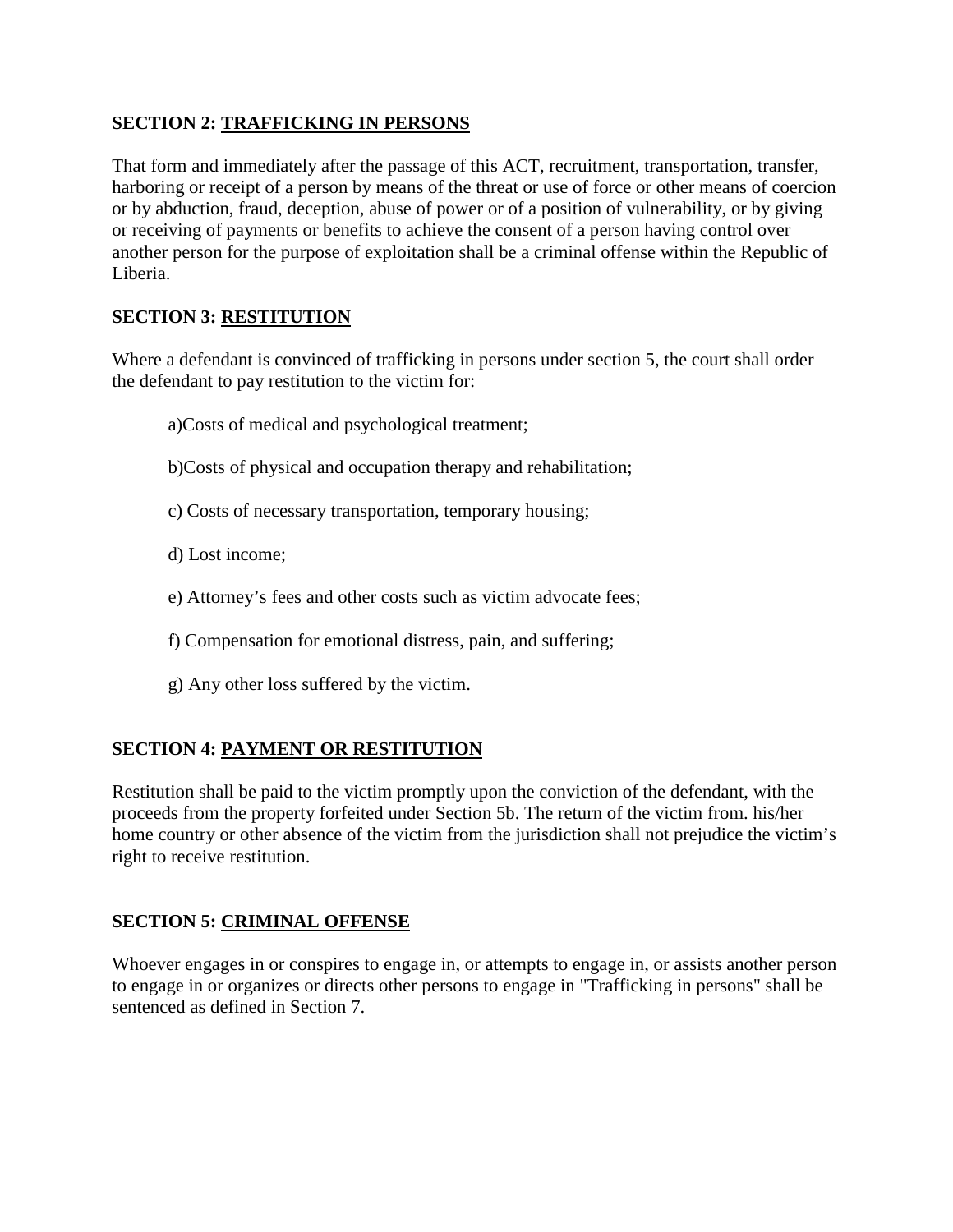## **SECTION 6: CONVICTED TRAFFICKER**

Persons. convicted of the crime of transporting a person for the purpose of that person's prostitution shall be punished in accordance with' Section 7, but the presence of any one of the following aggravating factors can permit a. longer sentence up to a maximum of 20 years:

- a) Transporting two or more person s at the same time;
- b) Permanent or life-threatening bodily injury to a person transported;
- c) Transporting one or more children;
- d) transportation as part of the activity of an organized criminal group.

## **SECTION 7: SENTENCE**

A court of competent jurisdiction shall sentence a person convicted of the crime of trafficking in persons to a minimum of one year imprisonment.

a) if the convicted person used, threatened use, or caused another to use or threatened use of a dangerous weapon, 2 years shall be added to the minimum sentence.

b) if a trafficked person suffers a serious bodily injury, or if the convicted person commits a sexual assault against a trafficked person, 5 years shall be added to the minimum sentence;

c) if the trafficked person has not attained the age of 18 years, 5 years shall be added to the minimum sentence;

d) if, in the course of trafficking or subsequent exploitation, the convicted, person recklessly caused a trafficked person to be exposed to a life threatening illness or if the convicted person intentionally caused a trafficked person to become addicted to any drug or medication, 5 years shall be added to the minimum sentence;

e) if a trafficked person suffers a permanent or life threatening injury, 10 years: shall be added to the minimum sentence;

f) if a trafficked person dies as a result of the trafficking, the sentence shall be between 20 years and life imprisonment;

g) if the trafficking was part of the activity of an organized criminal group, 3 years shall be added to the minimum sentence;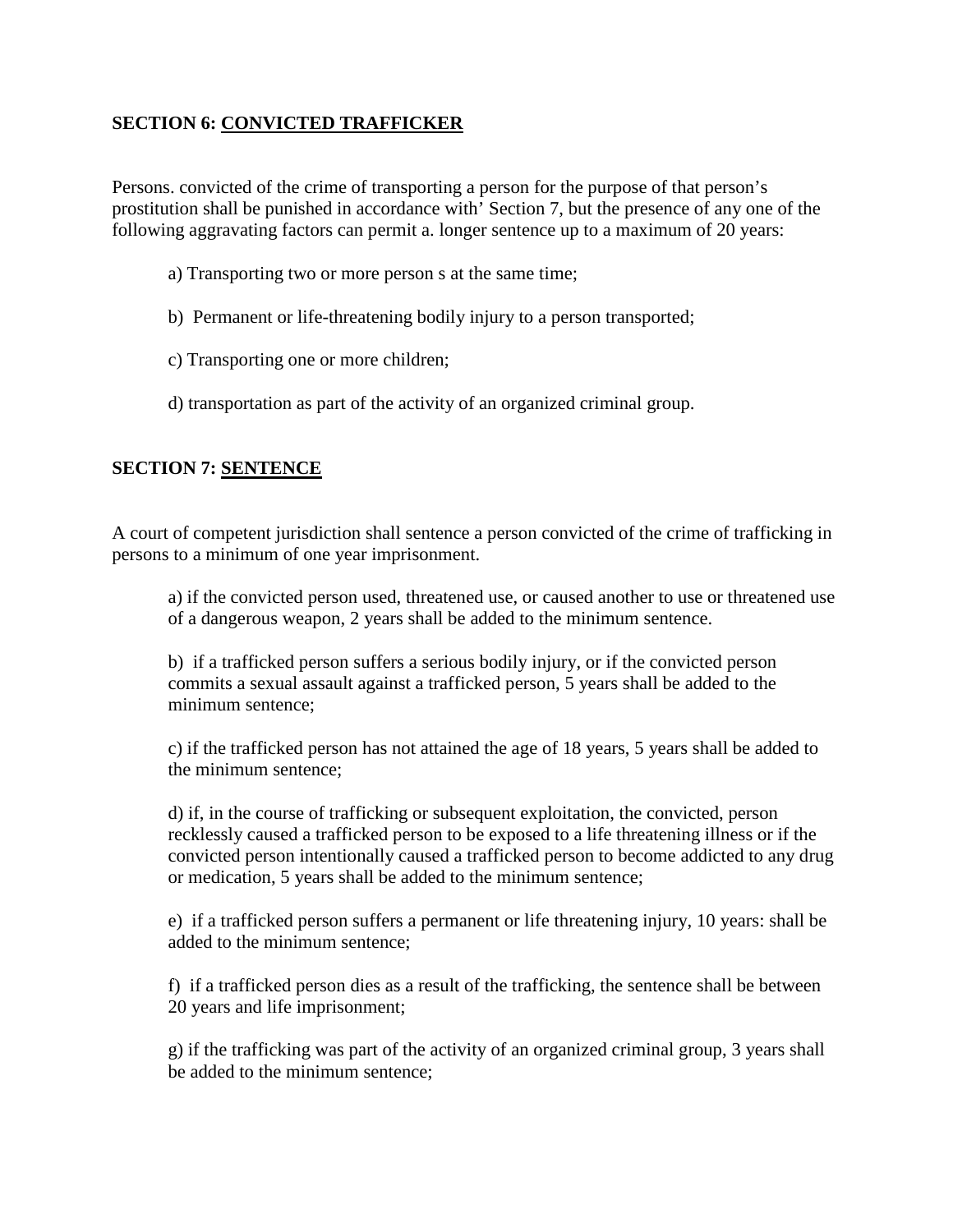h) if the trafficking was part of the activity of an organized criminal group, and the convicted person organized the group or directed its activities, 5 years shall be added to the minimum sentence.

i) If the trafficking occurred as a result of abuse of power or position of authority, including but not limited to a parent or guardian, teacher, children's club leader, or any other person who has been entrusted with the care or supervision of the child, 3 or 5 years shall be added to the minimum sentence.

## **SECTION 8: CONSENT TO SEX**

The age of consent to sex, legal age of marriage, or other discretionary age shall not be used as a defense to trafficking. Consent or past sexual behavior history of the victim is irrelevant and inadmissible for the purpose of proving that the victim engaged in other sexual behavior, or to prove the victim's sexual predisposition.

#### **SECTION 9: VICTIM IMMUNITY**

A victim of trafficking is not held criminally liable for any immigration-related offense, prostitution, or any other criminal offense that was a direct result of being trafficked.

#### **SECTION 10: MISUSE OF COMMERCIAL TRANSPORTATION**

a) International transportation companies must verify that every passenger possesses the necessary travel documents, including passports and visas, to enter the destination country and any transit countries;

b) That requirement in (a) shall be applied to both staff selling or issuing tickets, boarding passes or similar travel documents and to staff collecting or checking tickets prior to or subsequent to boarding;

c) That companies which fail to comply with the requirements of this section will be fined the amount of LD 50,000.00 (FIFTY THOUSAND LIBERIAN DOLLARS), or its equivalent. Repeated failure to comply may be sanctioned by revocation of licenses to operate in accordance with the laws of the republic of Liberia.

d) That company knowingly transports victim of trafficking into the country shall be liable for costs associated with providing accommodation and meals for the victim and any accompanying dependent for the duration of victim's stay in facilities designated.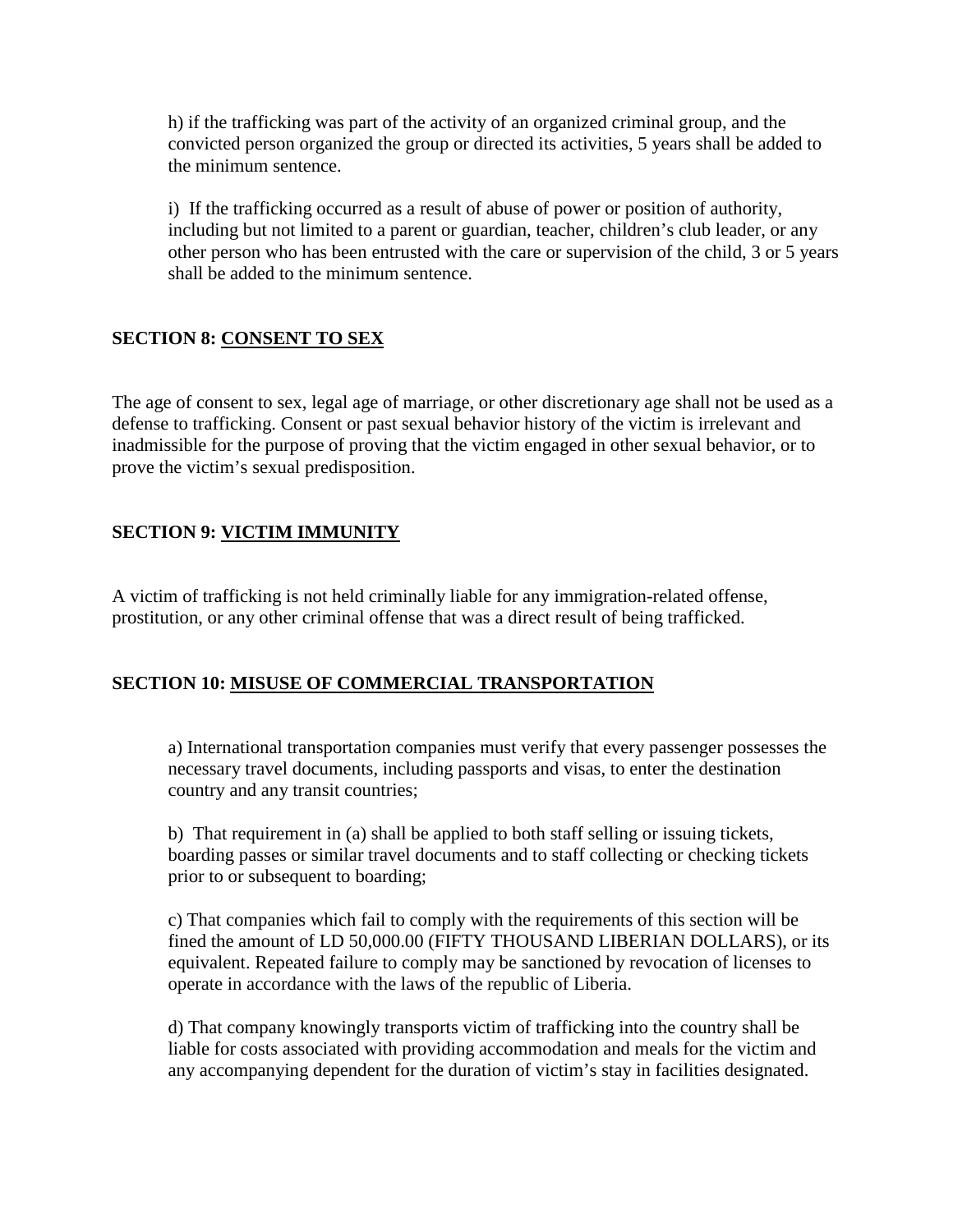#### Prevention of Trafficking

#### **SECTION 1: NATIONAL TASK FORCE FOR PREVENTION OF TRAFFICKING**

a) The president shall establish an inter-agency task force to develop and implement a National Plan for the Prevention of Trafficking in persons. Such a task force shall include all aspects of trafficking, including sex trafficking and labor trafficking.

b) The President shall appoint the members of the task force, which shall include the Minister of Justice, Foreign Affairs, labor, Interior, and two other persons learned in law enforcement. The task force shall be headed by the minister of Labor.

c) The task force shall carry out the following activities either directly or via one or more of its constituent ministries as appropriate:

(1) Develop the National Plan for the Prevention of Trafficking in persons

(2) Coordinate the implementation of the Plan.

(3) Coordinate the collection and sharing of trafficking data among government agencies. All data collected shall respect the privacy of victims of trafficking.

(4) Coordinate the sharing of information between agencies for the purpose of:

(A) determining whether individuals crossing or attempting to cross the international border of [name of country] with travel documents belonging to other persons or without travel documents are perpetrators or victims of trafficking in persons, and (B) detecting criminal groups engaged in trafficking.

(5) Identify and engage in efforts to facilitate cooperation with foreign countries, particularly those which are a significant source of victims, transit location, or destination of victims. This cooperation shall aim to strengthen bilateral, multilateral, local, and regional capacities to assist trafficking victims, prevent trafficking, prosecute traffickers, and assist in the appropriate reintegration of victims of trafficking.

(6) Establish policies to enable government to work with non-governmental organizations and other elements of civil society to prevent trafficking and provide assistance to victims.